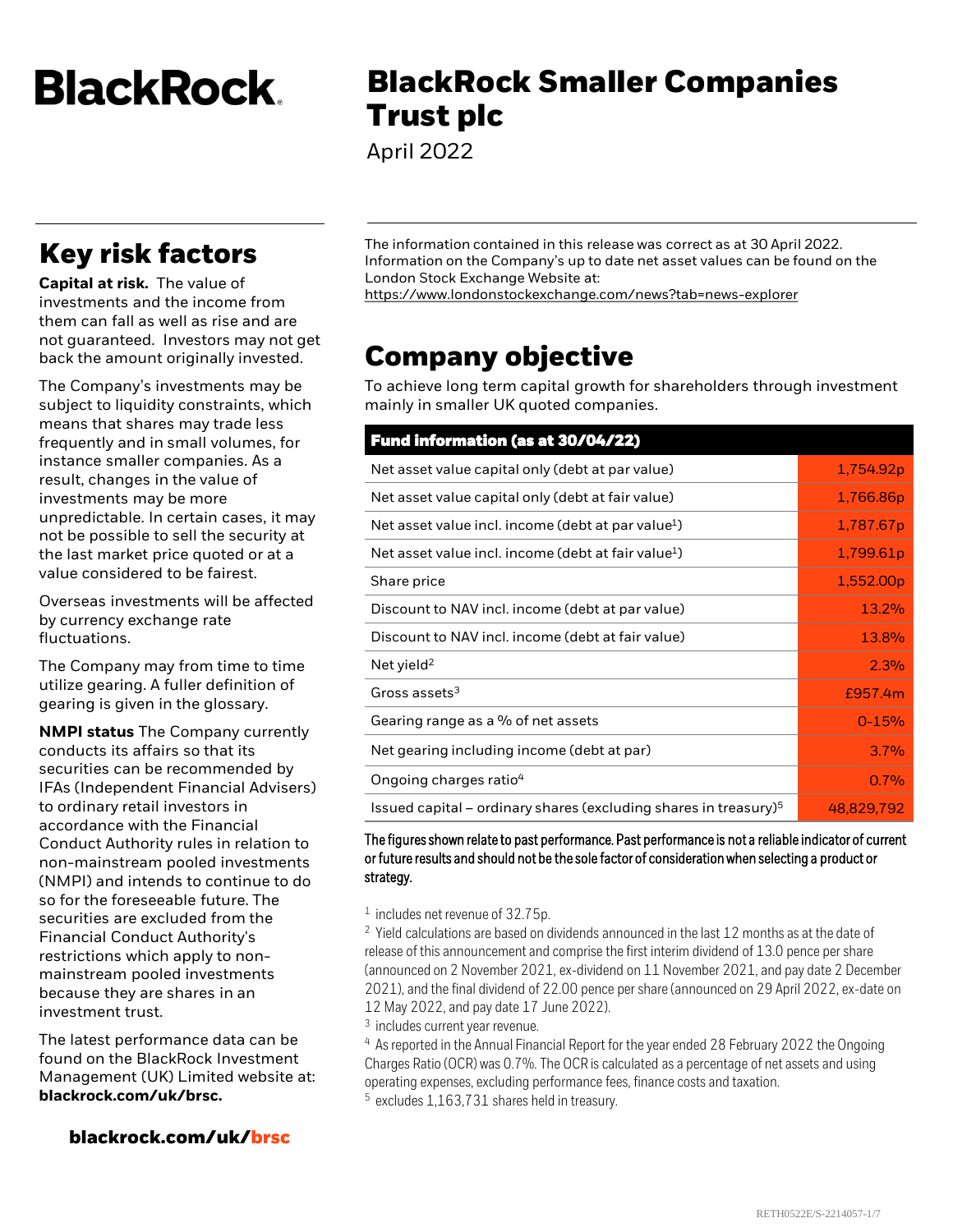#### **Annual performance to the last quarter end (as at 31 March 2022)**

|                        | 31/03/21<br>31/03/22<br>$\frac{0}{0}$ | 31/03/20<br>31/03/21<br>$\frac{0}{0}$ | 31/03/19<br>31/03/20<br>$\frac{0}{0}$ | 31/03/18<br>31/03/19<br>$\frac{0}{0}$ | 31/03/17<br>31/03/18<br>$\frac{9}{6}$ |
|------------------------|---------------------------------------|---------------------------------------|---------------------------------------|---------------------------------------|---------------------------------------|
| Net asset value        | 2.4                                   | 63.1                                  | $-17.4$                               | $-1.0$                                | 18.1                                  |
| Share price            | $-5.9$                                | 63.3                                  | $-16.2$                               | 3.5                                   | 31.1                                  |
| Benchmark <sup>1</sup> | $-2.1$                                | 71.3                                  | $-23.2$                               | $-4.1$                                | 7.0                                   |

#### **Cumulative performance (as at 30/04/22)**

| <b>Sterling</b>        | $1M\%$ | 3M%     | 1Y%     | 3Y%  | 5Y%  |
|------------------------|--------|---------|---------|------|------|
| Net asset value        | $-4.6$ | -8.6    | $-9.8$  | 24.9 | 45.5 |
| Share price            | $-6.1$ | $-14.7$ | $-17.5$ | 13.3 | 49.6 |
| Benchmark <sup>1</sup> | $-1.6$ | $-5.8$  | $-9.1$  | 21.7 | 24.7 |

#### The figures shown relate to past performance. Past performance is not a reliable indicator of current or future results and should not be the sole factor of consideration when selecting a product or strategy.

Source: BlackRock and Datastream, 30 April 2022

<sup>1</sup> The Company's benchmark is the Numis Smaller Companies plus AIM (ex Investment Companies).

The annual Net Asset Value (NAV) performance statistics to the last quarter end in the first table above are based on a NAV including income and with debt at par, with any dividends reinvested on the ex-dividend date, net of ongoing charges and any applicable performance fee. The annual Net Asset Value (NAV) performance statistics in the second table above are based on a NAV including income and with debt at fair value, with any dividends reinvested on the ex-dividend date, net of ongoing charges and any applicable performance fee.

Share price performance calculations also include dividend reinvestment. The debenture stock and long dated notes issued by the Company are valued at par which represents the value due to be paid to holders of the debt at maturity. The debenture and the long dated notes are forms of long term loan. Additional definitions are given in the glossary.

A fuller definition of ongoing charges, which includes the annual management fee, is given in the glossary. Details of the management fee are given in the key company details section overleaf. Share price performance figures are calculated on a mid market basis in sterling terms with income reinvested on the ex-dividend date.

The performance of the Company's portfolio, or NAV performance, is not the same as share price performance and shareholders may not realise returns which are the same as NAV performance.The latest performance data can be found on the BlackRock Investment Management (UK) Limited website at: blackrock.com/uk/brsc.



Money Observer's Rated Funds recognise openended funds and closed-ended investment companies that have demonstrated consistent outperformance or that have been chosen as ideal routes into specific markets and sectors in the current investment environment. Effective date: 7 February 2020



Highly commended (runner up) in the Moneywise Investment Trust Awards 2020. Effective date: 29 March 2020

Past performance is not a reliable indicator of current or future results and should not be the sole factor of consideration when selecting a product or strategy.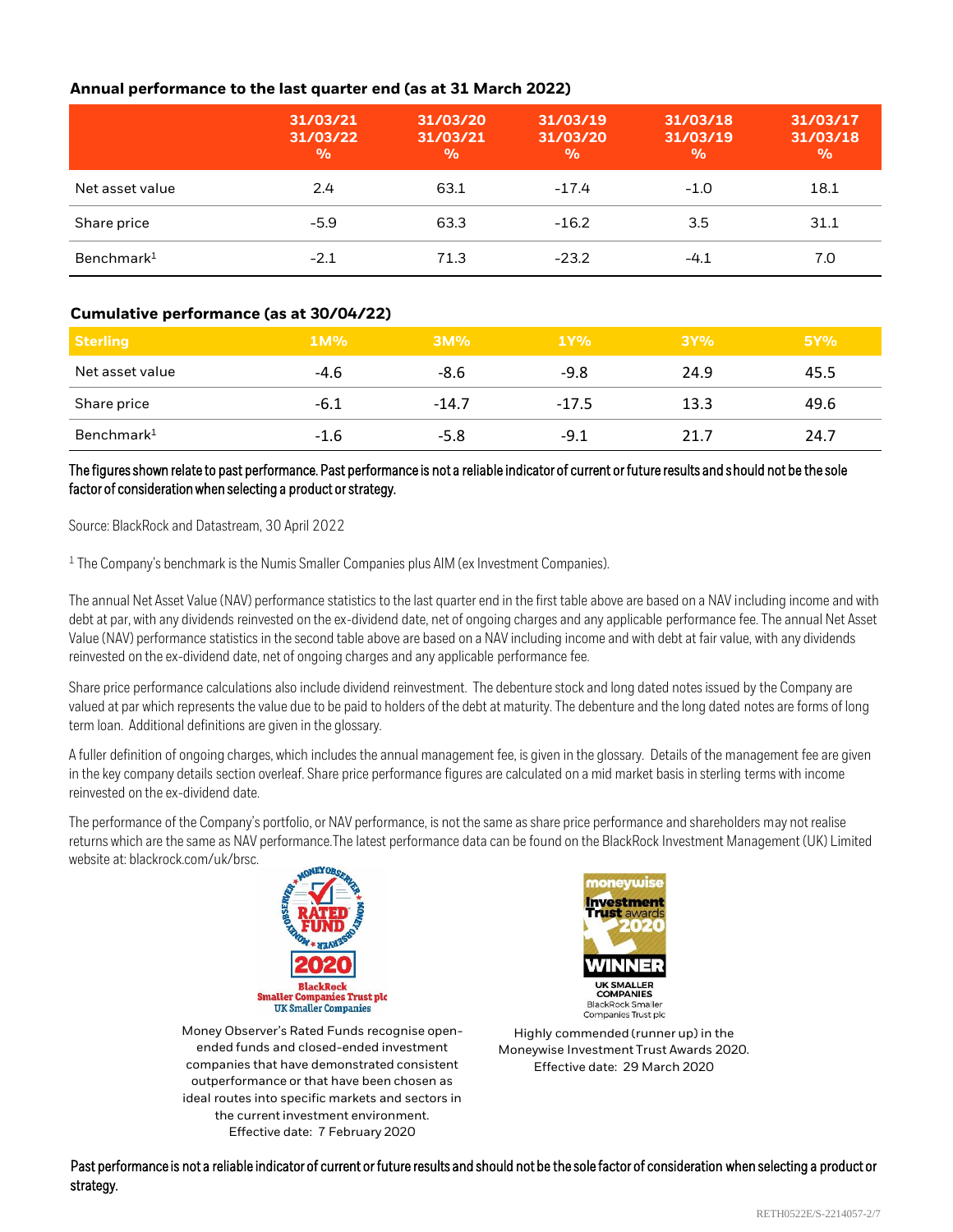#### **Comments from the Portfolio Manager, Roland Arnold**

Please note that the commentary below includes historic information on the Company's NAV performance and index performance.

#### **The figures shown relate to past performance. Past performance is not a reliable indicator of future results.**

During April the Company's NAV per share fell by -4.6%<sup>1</sup> to 1,799.61p on a total return basis (with debt at fair value), while our benchmark index fell -1.6%<sup>1</sup>; for comparison UK large caps continued to outperform during the month with the FTSE 100 Index rising  $0.8\%$ <sup>1</sup> on a total return basis.

After a modest rebound in March, equity markets turned negative again in April. Growth stocks continued to see weakness due to concerns that the inflationary environment would negatively impact the economy, with investors continuing to shift towards safe havens assets. Within the UK market there was divergence between the size indices. The large cap FTSE 100 Index outperformed given its heavy weighting of defensive sectors and US Dollar earners. Meanwhile the small & mid-cap indices lagged as a result of its UK domestic and consumer facing business which struggled against the backdrop of the ongoing cost of living crisis.

The broad derating across the market has continued to create challenges for the portfolio as optically our holdings are expensive on a relative basis when compared to the market. However, trading in the majority of our holdings has remained strong and the cheaper areas of our universe, that have held up better during this market sell-off, are simply not businesses that meet our criteria for quality and therefore haven't been the types of business that we have felt compelled to own.

Shares in Team17 fell after the company warned (at the end of March) that the closure of platform sales to Russia and Belarus, and uncertainties over releases of two titles from Ukraine based developers, would impact group revenues by c.£4m in FY22. Shares in Impax Asset Management and IntegraFin weakened as the challenging market environment has seen their assets under management fall despite both businesses continuing to see net inflows. Ongoing concerns around the outlook for discretionary consumer spending led to further weakness in Watches of Switzerland.

The largest positive contributor was Oxford Instruments, which provided a positive trading update with upgrades as the company continues to drive growth in attractive end markets. Despite ongoing supply chain disruption and cost inflation the business continues to see margin improvements as a result of improved operational efficiency and their pricing power. Central Asia Metals reported a record year of revenue, profits and free cash flow, and the company increased its final dividend. Elsewhere within Resources, our holding in Gulf Keystone Petroleum continued to benefit from the strength of the oil price.

The ongoing conflict between Russia and Ukraine has remains a source of uncertainty just as the world appeared to be emerging from the challenges caused by COVID-19

over the past two years. It goes without saying the situation remains extremely fluid with little clarity on how things will play out, but it is likely that market volatility will remain high. In the medium-term, the conflict adds further inflationary pressures, and it brings with it questions over the path for monetary policy. Despite the new challenges that have emerged we have not significantly changed portfolio positioning. We feel that the best investments in the current environment are similar to those held during the COVID-19 pandemic; high quality, nimble businesses, operated by entrepreneurial management teams, with strong market positions and resilient cash-flows. Our view on consumer spending has moderated in recent months given the increasing inflationary pressures that are faced by households. As a result, we have been reducing some holdings here at the margin, and we will use the proceeds to add to some of our highest conviction holdings that we feel have been oversold in the recent sell-off. Whilst the confusing and chaotic backdrop brings challenges, we believe the businesses we invest in have the capability to rise above the short-term noise. We thank shareholders for your ongoing support and look forward to providing further confirmation of the investment cases that we are exposed to within the portfolio in the coming months.

Unless otherwise stated all data is sourced from BlackRock as at 30 April 2022.

<sup>1</sup>Source: Datastream as at 30 April 2022

Any opinions, forecasts represent an assessment of the market environment at a specific time and is not intended to be a forecast of future events or a guarantee of future results. This information should not be relied upon by the reader as research, investment advice or a recommendation.

**Risk:** Reference to the names of each company mentioned in this communication is merely for explaining the investment strategy and should not be construed as investment advice or investment recommendation of those companies.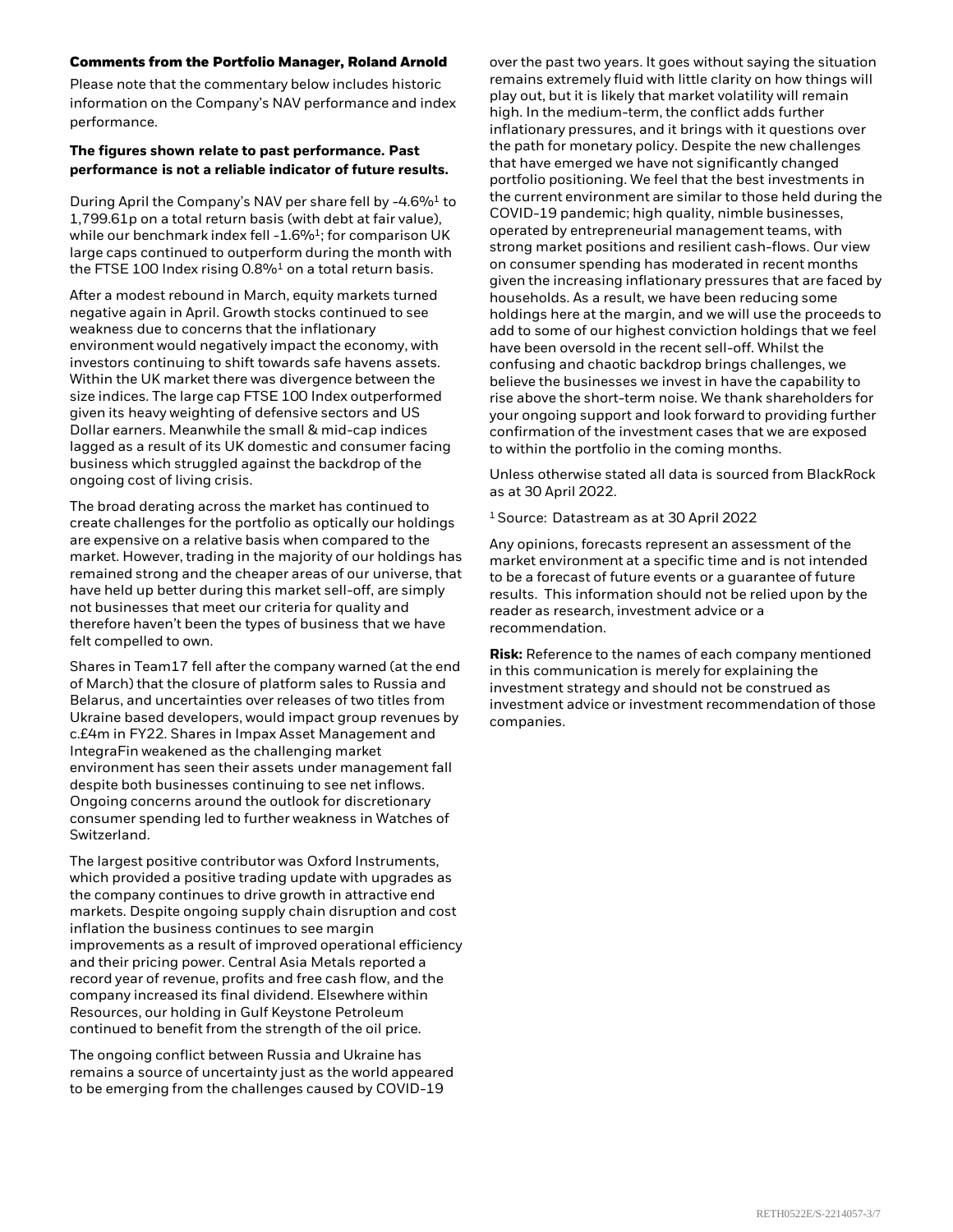#### **Ten Largest Equity Investments (as at 30/04/22)**

| <b>Company</b>              | $%$ of<br>portfolio |
|-----------------------------|---------------------|
| Next Fifteen Communications | 2.6                 |
| Treatt                      | 2.4                 |
| <b>CVS Group</b>            | 2.3                 |
| Watches of Switzerland      | 2.2                 |
| Gamma Communications        | 2.2                 |
| Oxford Instruments          | 2.1                 |
| 4 imprint Group             | 2.1                 |
| YouGov                      | 2.0                 |
| Breedon                     | 1.8                 |
| Impax Asset Management      | 1.8                 |

| Sector allocations (as at 30/04/22) | $%$ of<br>portfolio |
|-------------------------------------|---------------------|
| Industrials                         | 29.2                |
| Consumer Discretionary              | 22.2                |
| <b>Financials</b>                   | 14.3                |
| Technology                          | 9.6                 |
| <b>Consumer Staples</b>             | 6.7                 |
| Energy                              | 5.4                 |
| <b>Basic Materials</b>              | 5.3                 |
| <b>Health Care</b>                  | 3.8                 |
| Telecommunications                  | 2.1                 |
| <b>Real Estate</b>                  | 1.4                 |
| Total                               | 100.0               |

Allocations are as of date shown and do not necessarily represent current or future portfolio holdings. Risk: The specific companies identified and described above do not represent all of the companies purchased or sold, and no assumptions should be made that the companies identified and discussed were or will be profitable. This should not be construed as investment advice or investment recommendation of those companies.

A full disclosure of portfolio investments for the BlackRock Smaller Companies Trust plc as at 31 December 2021 has been made available on the Company's website at the link given below:

[https://www.blackrock.com/uk/individual/literature/policies/brsct](https://www.blackrock.com/uk/individual/literature/policies/brsct-portfolio-disclosure.pdf)portfolio-disclosure.pdf

| <b>Country allocations</b><br>(as at 30/04/22) | % of total assets |
|------------------------------------------------|-------------------|
| United Kingdom                                 | 99.4              |
| <b>United States</b>                           | 0.6               |
| Total                                          |                   |

Allocations are as of date shown and do not necessarily represent current or future portfolio holdings.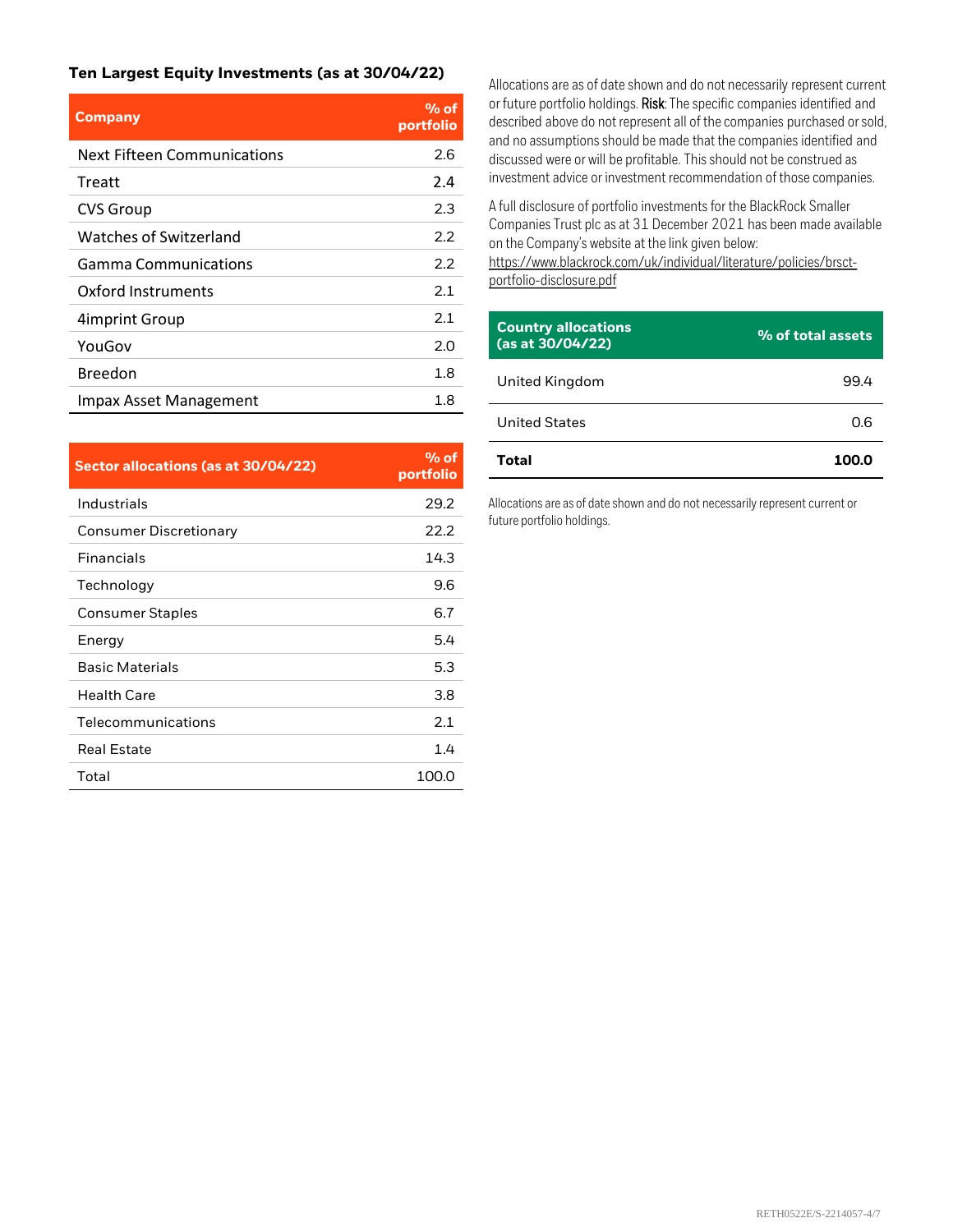## **Key company details**

| <b>Fund characteristics:</b>                                          |                                                                                                                                                                                                                                                         |
|-----------------------------------------------------------------------|---------------------------------------------------------------------------------------------------------------------------------------------------------------------------------------------------------------------------------------------------------|
| Launch date                                                           | May 1906                                                                                                                                                                                                                                                |
| Dealing currency                                                      | Sterling                                                                                                                                                                                                                                                |
| Association of Investment Companies sector<br>(AIC)                   | <b>UK Smaller Companies</b>                                                                                                                                                                                                                             |
| Benchmark                                                             | Numis Smaller Companies plus AIM (ex Investment Companies)                                                                                                                                                                                              |
| Traded                                                                | London Stock Exchange                                                                                                                                                                                                                                   |
| <b>Management:</b>                                                    |                                                                                                                                                                                                                                                         |
| Alternative Investment Fund Manager (with<br>effect from 2 July 2014) | <b>BlackRock Fund</b><br><b>Managers Limited</b>                                                                                                                                                                                                        |
| Portfolio manager                                                     | <b>Roland Arnold</b>                                                                                                                                                                                                                                    |
| Annual management fee                                                 | BlackRock receives an annual fee which is calculated based on 0.60% in<br>respect of the first GBP 750m of the Company's total assets less current<br>liabilities, reducing to 0.50% thereafter. There are no performance fee<br>arrangements in place. |

| <b>Financial calendar:</b>       |                                                      | <b>Fund codes:</b> |                |
|----------------------------------|------------------------------------------------------|--------------------|----------------|
| Year end                         | 28 February                                          | <b>ISIN</b>        | GB0006436108   |
| Results announced                | October/ November (half yearly)<br>April/May (final) | Sedol              | 0643610        |
| <b>Annual General</b><br>Meeting | June                                                 | Bloomberg          | <b>BRSC:LN</b> |
|                                  |                                                      | Reuters            | BRSC.L         |
| Dividends paid                   | December and June                                    | Ticker             | BRSC/LON       |

## **Want to know more?**

**blackrock.com/uk/brsc | Tel: 0207 743 3000 | [cosec@blackrock.com](mailto:cosec@blackrock.com?subject=Investment%20Trust%20Inquiry%20Website)**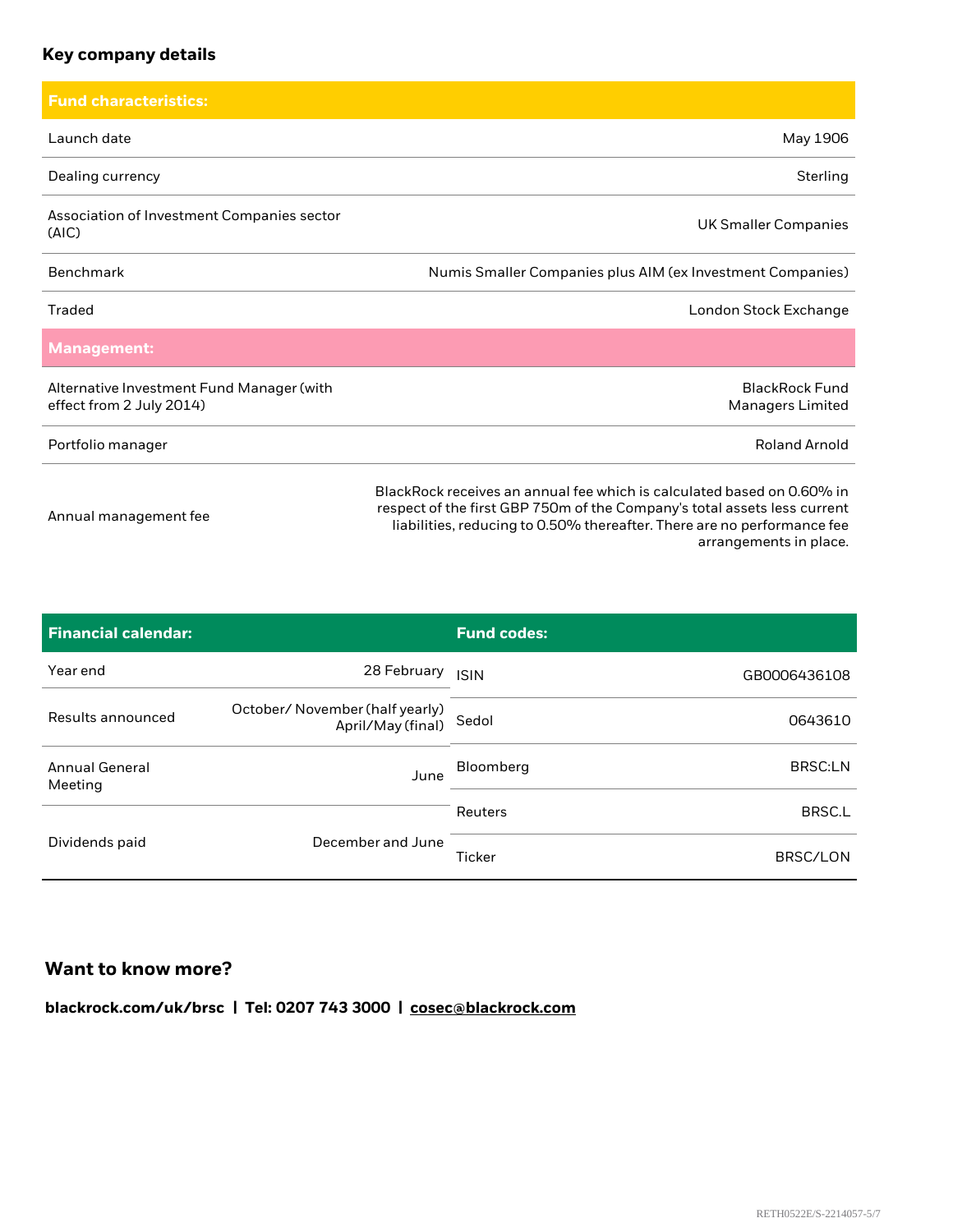### **Glossary of Terms**

#### **AIM**

AIM is the London Stock Exchange's international market for smaller growing companies. The AIM market has no restrictions on market capitalisation, and financial reporting is more flexible than for companies listed on the main market of the London Stock Exchange.

#### **Debenture and Long Term Note**

Debentures are a common form of long-term loan that can be taken out by a company. These loans are normally repayable on a fixed date and pay a fixed rate of interest. The Company has in issue a £15 million debenture that will be redeemed in 2022, and carries an interest cost of 7.75%.

A long term note is also a form of long term loan. The Company has in issue a £25 million long term note which redeems in 2037 and carries an interest cost of 2.74%, a £20 million long term note which redeems In 2044 and carries an interest cost of 2.41% and a £25 million long term note which redeems in 2046 and caries an interest cost of 2.47%.

#### **Discount/Premium**

Investment trust shares frequently trade at a discount or premium to the NAV. This occurs when the share price is less than (a discount) or more than (a premium) the NAV. The discount or premium is the difference between the share price (based on mid-market share prices) and the NAV, expressed as a percentage of the NAV. Discounts and premiums are mainly the consequence of supply and demand for the shares on the stock market.

#### **Gearing**

Investment companies can borrow to purchase additional investments. This is called 'gearing'. It allows investment companies to take advantage of a long-term view on a sector or to take advantage of a favorable situation or a particularly attractive stock without having to sell existing investments. Gearing works by magnifying the company's performance. If a company 'gears up' and then markets rise and the returns on the investments outstrip the costs of borrowing, the overall returns to investors will be even greater. But if markets fall and the performance of the assets in the portfolio is poor, then losses suffered by the investor will also be magnified.

#### **Net yield**

The net yield is calculated using total dividends declared in the last 12 months (as at date of this factsheet) as a percentage of the month end share price.

# **BlackRock**

#### **NAV (Net Asset Value) and diluted NAV**

A company's undiluted NAV is its available shareholders' funds divided by the number of shares in issue (excluding treasury shares), before making any adjustment for any potentially dilutive securities which the Company may have in issue, such as subscription shares, convertible bonds or treasury shares. A diluted NAV is calculated on the assumption that holders of any convertibles have converted, subscription shares have been exercised and treasury shares are re-issued at the mid-market price, to the extent that the NAV per share is higher than the price of each of these shares or securities and that they are 'in the money'. The aim is to ensure that shareholders have a full understanding of the potential impact on the Company's NAV if these instruments had been exercised on a particular date.

#### **Ongoing charges ratio**

Ongoing charges (%) =

Annualised ongoing charges Average undiluted net asset value in the period

Ongoing charges are those expenses of a type which are likely to recur in the foreseeable future, whether charged to capital or revenue, and which relate to the operation of the investment company as a collective fund, excluding the costs of acquisition/disposal of investments, financing charges and gains/losses arising on investments. Ongoing charges are based on costs incurred in the year as being the best estimate of future costs and include the annual management fee.

#### **Treasury shares**

Treasury shares are shares that a company keeps in its own treasury which are not currently issued to the public. These shares do not pay dividends, have no voting rights and are not included in a Company's total issued share capital amount for the purpose of calculating percentage ownership. Treasury stock may have come from a repurchase or buyback from shareholders, or it may have never been issued to the public in the first place. Treasury shares may be reissued from treasury to the public to meet demand for a company's shares in certain circumstances.